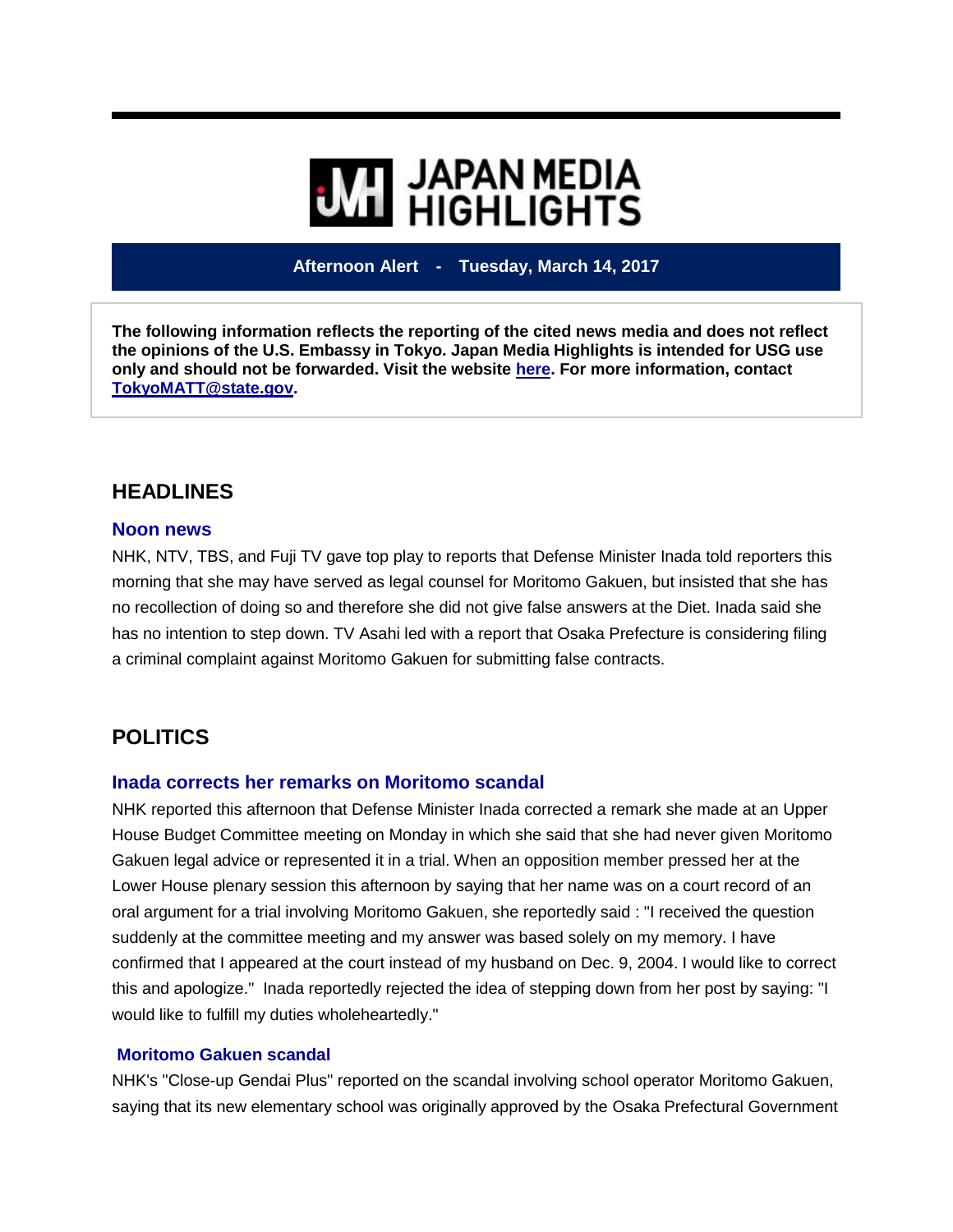despite various problems, including not having secured the land. The program reported that many people were impressed by the education policy of Moritomo Gakuen President Kagoike, adding that he utilized his personal network with politicians to obtain government approval for the new school.

**• [Osaka considers filing criminal complaint against Moritomo Gakuen](https://jmh.usembassy.gov/2017031417111/)** (Sankei)

**• [Editorial: Ruling bloc should agree to summon scandal-hit school operator](https://jmh.usembassy.gov/2017031417087/)  [head to testify](https://jmh.usembassy.gov/2017031417087/)** (The Mainichi)

- **• [Renho to seek seat in Lower House](https://jmh.usembassy.gov/2017031417031/)** (Nikkei)
- **• [Kishida and the LDP's euphoria](https://jmh.usembassy.gov/2017031416970/)** (Yomiuri Online)
- **• [Prime minister's schedule on March 13](https://jmh.usembassy.gov/2017031417089/)** (Nikkei)

**• [Gist of interpellations at Upper House Budget Committee, March 13](https://jmh.usembassy.gov/2017031417114/)** (Tokyo Shimbun)

## **SECURITY**

#### **Deployment of Ospreys to Yokota AB to be delayed**

NTV reported at noon that the Pentagon announced on Monday that the deployment of CV-22 Ospreys to Yokota AB will be delayed for as long as three years. The deployment was originally scheduled for July to September of this year. The network said the reasons for the delay have not been disclosed.

#### **Okinawa municipalities call for landing zone's closure following tire incident**

Okinawa Times wrote that in response to the recent incident in which tires fell from a U.S. military helicopter at Camp Hansen, the mayors of Kin and Ginoza made a request to the Defense Ministry's Okinawa bureau on Monday for the closure of the base's Landing Zone Falcon, which is near a residential area. This is the first time for the local municipalities to call for the closure of the landing zone. The head of the defense bureau responded by saying: "We will ask the U.S. military to minimize the impact on local communities. External lift training is necessary for their participation in humanitarian assistance and fire extinguishing operations". The Ginoza mayor told reporters after the meeting: "We have asked them not to use the landing zone before, but now we have no choice but to ask for the closure of the landing zone following the accident during external lift training last December, the Osprey crash landing in shallow waters off Nago last December, and the latest incident also during external lift training." The mayors also called for the immediate suspension of external lift training, U.S. military aircraft training over residential areas, and low-altitude and nighttime flights.

**• [S. Korea, Japan, U.S. begin missile warning exercise](https://jmh.usembassy.gov/2017031417163/)** (Kyodo News)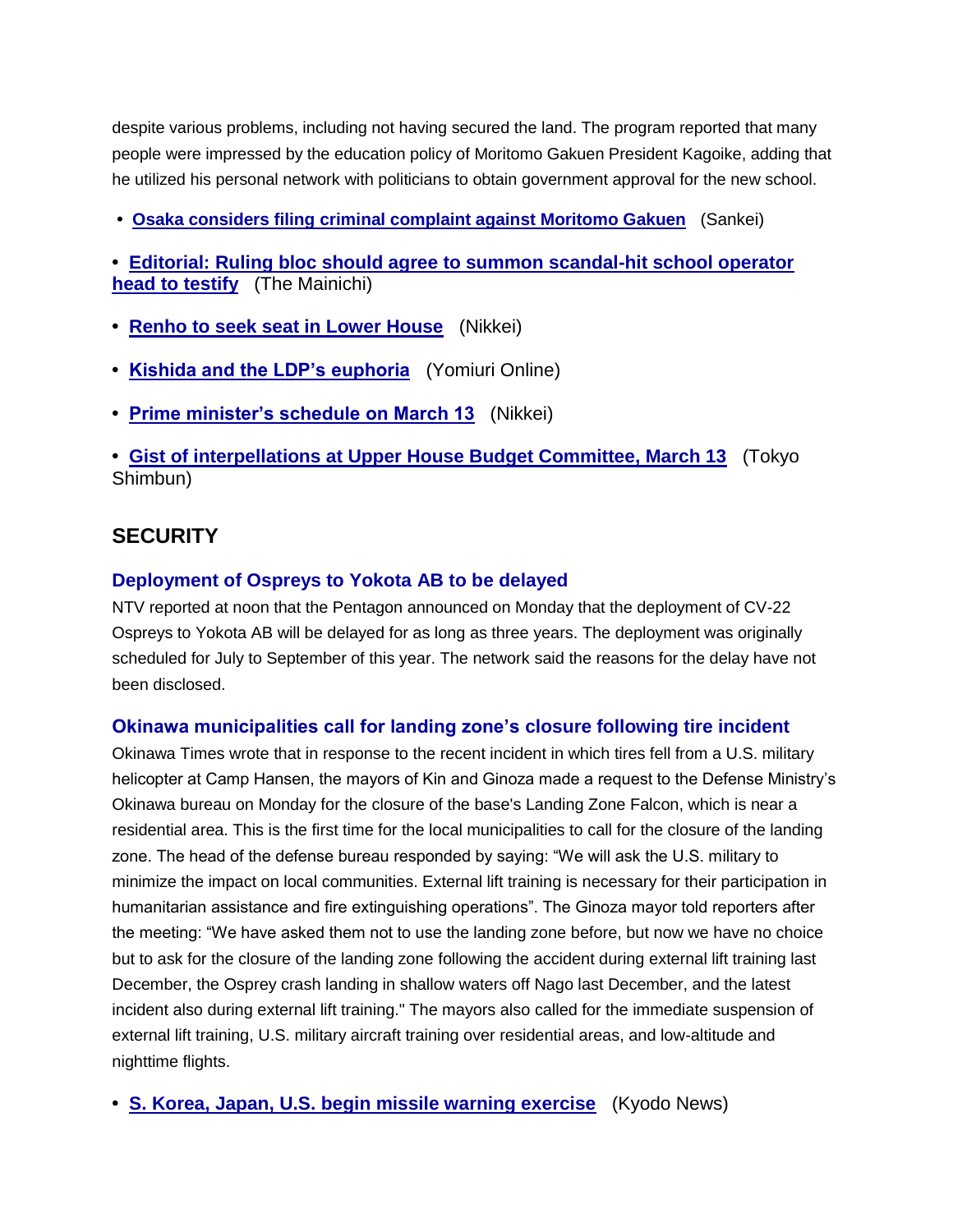- **• [Tokyo police stepping up cybersecurity measures](https://jmh.usembassy.gov/2017031417100/)** (Asahi)
- **• [Okinawa human rights groups present report on Yamashiro's detention to UN](https://jmh.usembassy.gov/2017031417092/)  [special rapporteur](https://jmh.usembassy.gov/2017031417092/)** (Okinawa Times)
- **• [Abe's reasons for withdrawal are contradictory](https://jmh.usembassy.gov/2017031417118/)** (Mainichi)
- **• [SDF troops have completed their mission in South Sudan](https://jmh.usembassy.gov/2017031417066/)** (Mainichi)

## **INTERNATIONAL**

- **• [U.S. gains Japan's approval of Hagerty as next ambassador](https://jmh.usembassy.gov/2017031417102/)** (Kyodo News)
- **• [Kazamidori column: Blind spot in honeymoon of Japan-U.S. ties](https://jmh.usembassy.gov/2017031417109/)** (Nikkei)
- **• [Main points of cooperation under Japan-Saudi Vision 2030](https://jmh.usembassy.gov/2017031417144/)** (Asahi)

## **ECONOMY**

#### **Aso to meet with Mnuchin in Germany**

Jiji reported from Washington on the disclosure by an unnamed senior Treasury official on Monday that Secretary Mnuchin will hold talks with Finance Minister Aso on the margins of the G20 financial ministerial meeting to be held over the weekend in Baden-Baden, Germany. According to the official, Mnuchin and Aso will exchange views on such issues as international money laundering and the bilateral economic dialogue to be launched in April when Vice President Pence visits Japan in April. As for the G20 confab, the Treasury official projected that the participants will confirm the importance of avoiding a "currency war."

[Kyodo News](https://jmh.usembassy.gov/2017031417132/) also reported that Secretary Mnuchin and Minister Aso will meet in Germany amid market speculation that Mnuchin could raise concern about a possible devaluation in the yen by Japanese monetary authorities.

#### **Trade Minister Seko to visit U.S.**

Jiji reported that Minister of Economy, Trade and Industry Seko will visit the U.S. on March 15-18 to hold meetings with Commerce Secretary Ross, National Economic Council Director Cohn, and Energy Secretary Perry. Seko plans to discuss such issues as U.S.-Japan cooperation in infrastructure development and a framework for bilateral trade in preparation for the U.S.-Japan Economic Dialogue to be launched in April. Seko and Energy Secretary Perry may discuss the restructuring of Westinghouse, which triggered the current financial crisis of Toshiba. The ministry has already sent its officials to Washington to give the U.S. a briefing on the situation of Toshiba.

**• [Can Japan avoid trade conflict with the U.S.? \[Part 2\]](https://jmh.usembassy.gov/2017031417007/)** (Nikkei)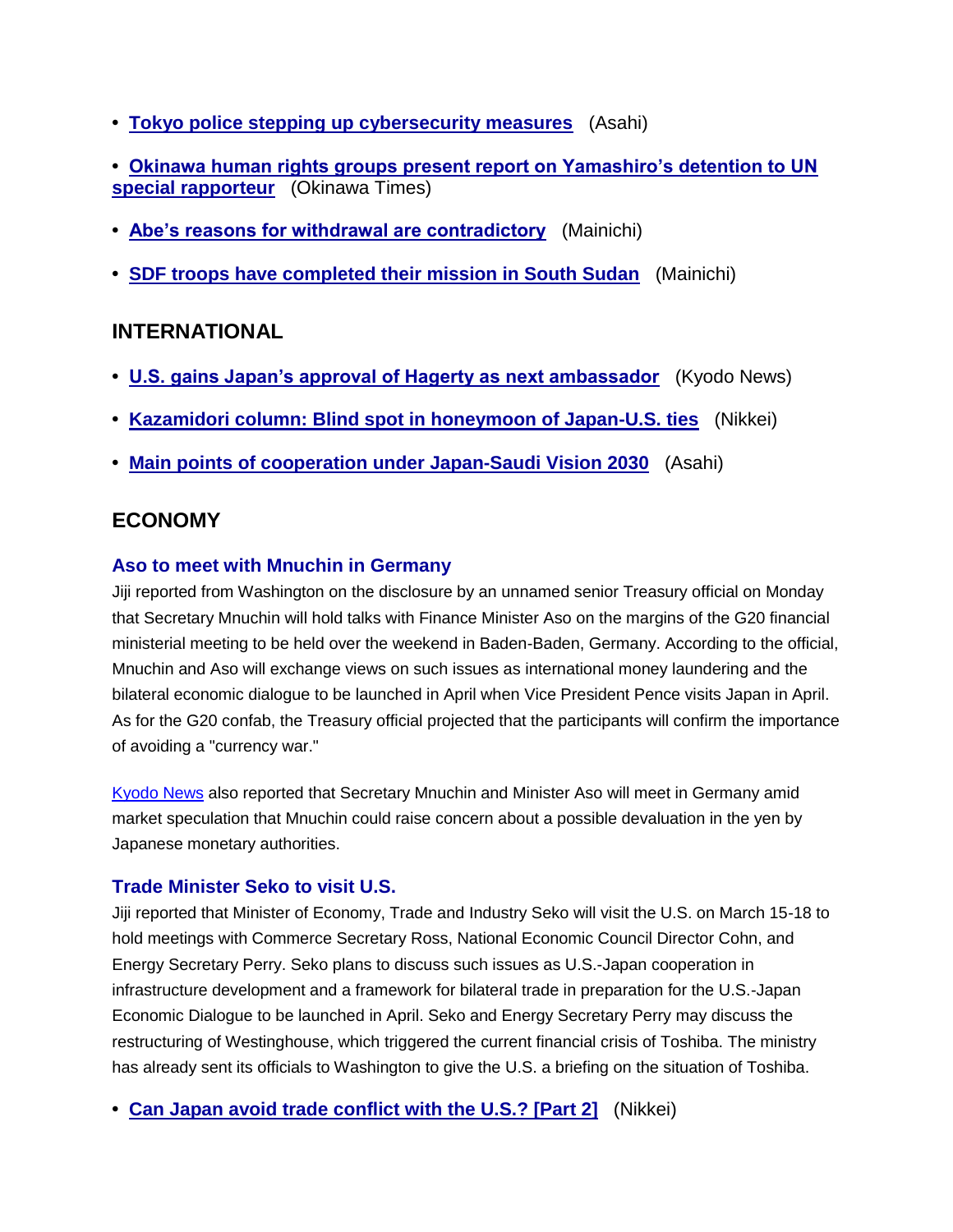**• [Cutting-edge disaster preparedness technologies being developed using AI,](https://jmh.usembassy.gov/2017031417048/)  [VR](https://jmh.usembassy.gov/2017031417048/)** (Yomiuri)

- **• [GOJ to ease restrictions on imports of discarded smartphones,](https://jmh.usembassy.gov/2017031417067/)  [laptops](https://jmh.usembassy.gov/2017031417067/)** (Nikkei)
- **• [Prime Minister fails to mention "nuclear accident" in 3/11 memorial speech for](https://jmh.usembassy.gov/2017031417044/)  [first time](https://jmh.usembassy.gov/2017031417044/)** (Tokyo Shimbun)
- **• [MHLW says 1,196 firms forced employees to work more than 100 hours of](https://jmh.usembassy.gov/2017031417155/)  [overtime](https://jmh.usembassy.gov/2017031417155/)** (Yomiuri)
- **• [Business, labor give nod to Abe's call for new overtime cap](https://jmh.usembassy.gov/2017031417088/)** (Nikkei Asian Review)
- **• [Mother of "karoshi" victim slams 100-hour cap](https://jmh.usembassy.gov/2017031417129/)** (Asahi)
- **• [Japan eyes unemployment insurance for freelancers](https://jmh.usembassy.gov/2017031417090/)** (Nikkei Asian Review)
- **• [2,159 foreigners worked at Japan's nuclear plants from FY2011 to](https://jmh.usembassy.gov/2017031417123/)  [FY2015](https://jmh.usembassy.gov/2017031417123/)** (Mainichi)

## **SCIENCE**

- **• [RIKEN, electronic companies team to develop ways to predict disasters using](https://jmh.usembassy.gov/2017031417119/)  [AI](https://jmh.usembassy.gov/2017031417119/)** (Asahi)
- **• [Developers aim for Japan's fastest supercomputer](https://jmh.usembassy.gov/2017031417130/)** (Yomiuri Evening edition)

### **EDUCATION**

**• [Japanese students are passive, less ambitious, four-country survey of high](https://jmh.usembassy.gov/2017031417170/)  [school students](https://jmh.usembassy.gov/2017031417170/)** (Asahi)

## **OPINION POLLS**

#### **NHK poll: Cabinet support down 7 points to 51%**

An NHK poll conducted from March 10 through 12 showed that support for the Abe cabinet dropped to 51%, down 7 points from last month, while nonsupport rose by 8 points to 31%.

Asked whether they were worried about North Korea's recent moves, including ballistic missile launches, 48% of respondents said they were very worried and 37% were somewhat worried, while 7% said they were not very worried and 2% were not worried at all. When asked what the GOJ